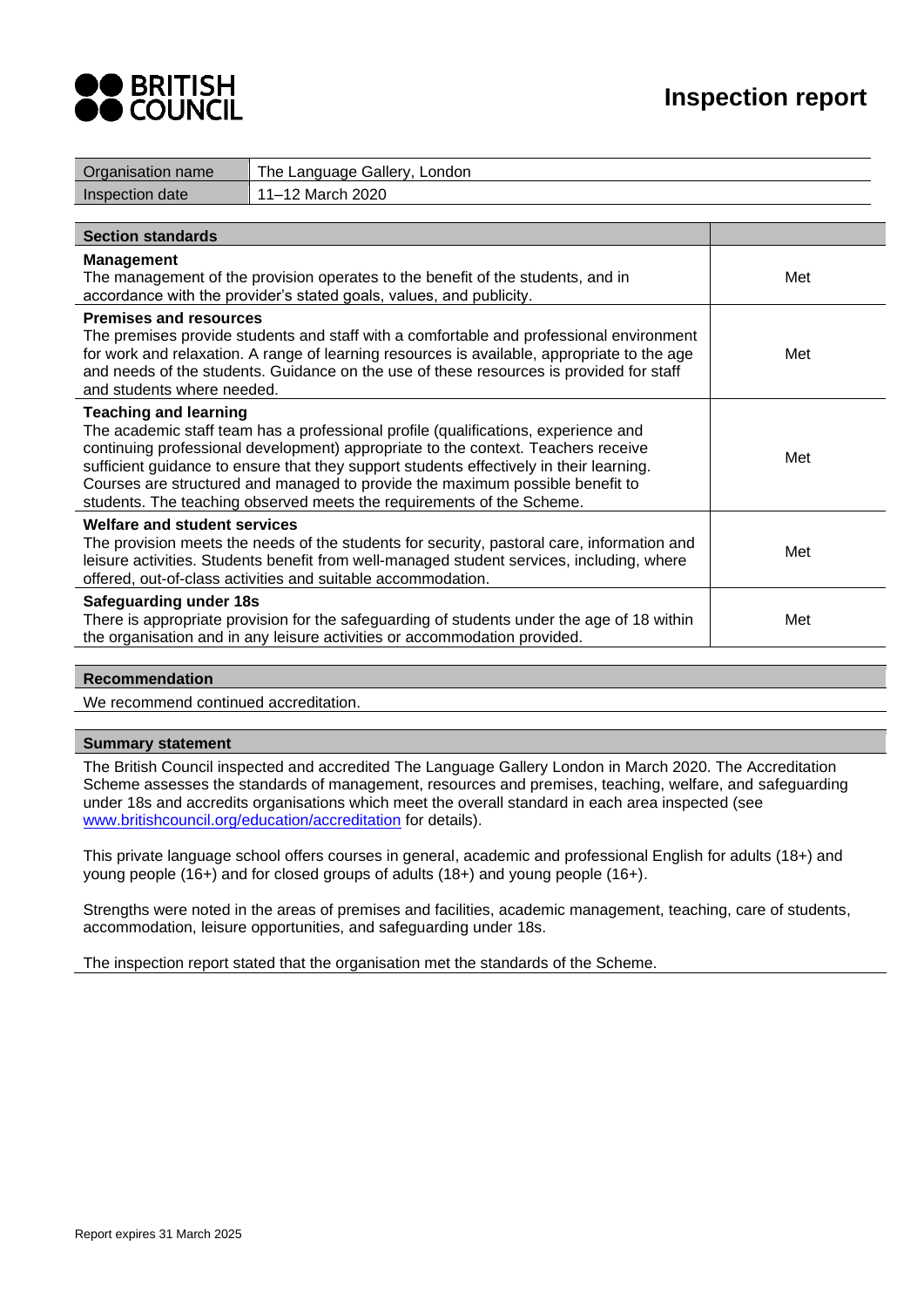#### **Introduction**

The Language Gallery (TLG), which operates three schools in the UK and two overseas, is owned by Global University Services (GUS), along with a range of higher education institutions. Most services were previously shared with GUS but TLG has very recently moved to a dedicated service provision for specific areas, including payroll, human resources (HR) and student services. The resulting restructure has led to some staffing changes and the creation of some new posts, a number of which were still to be filled at the time of the inspection, which took place during the closing stages of this transition. In addition, the school has moved to new premises.

The inspection took place over two days and involved two inspectors. Meetings were held with the academic director, the academic manager, the compliance and quality assurance manager, the student engagement officer, the admissions supervisor, and the accommodation and welfare manager. Focus groups were held with students and with teachers. All teachers timetabled during the inspection were observed. One inspector visited a residence and had a telephone conversation with the registered accommodation agency used by the school.

## **Address of main site/head office**

40 Tower Hill, London EC3N 4DX

#### **Description of sites visited**

The school is situated on the first floor of a large building owned by GUS and shared with a number of other GUS businesses. The building is located close to Tower Bridge and within easy walking distance of a number of transport links and local facilities.

There is a reception desk at the entrance, and the school can be reached by lift or stairs. The first floor extends on either side of the lift and reception area, and houses offices and classrooms, a staffroom and resources area, and two student spaces, one at each end of the premises. There are toilets on both sides.

| Year round<br><b>Course profile</b>                             |             | <b>Vacation only</b> |              |      |
|-----------------------------------------------------------------|-------------|----------------------|--------------|------|
|                                                                 | <b>Run</b>  | Seen                 | <b>Run</b>   | Seen |
| General ELT for adults (18+)                                    |             |                      |              |      |
| General ELT for adults (18+) and young people (16+)             | ⊠           | $\boxtimes$          | $\mathbf{L}$ |      |
| General ELT for juniors (under 18)                              |             |                      |              |      |
| English for academic purposes (excludes IELTS preparation)      | ⊠           |                      |              |      |
| English for specific purposes (includes English for Executives) | $\boxtimes$ |                      |              |      |
| Teacher development (excludes award-bearing courses)            |             |                      |              |      |
| ESOL skills for life/for citizenship                            |             |                      | L            |      |
| Other                                                           |             |                      |              |      |
|                                                                 |             |                      |              |      |

**Comments**

The main course offering is general English, including IELTS preparation. Other core courses include English for work and academic English, as well as pathway programmes for university and internship. There is a range of electives, and English for a number of specific purposes is offered to individuals or closed groups. One-to-one tuition is also available.

## **Management profile**

The staff members responsible for partnerships, HR and finance report to the TLG managing director, as do the TLG academic director and compliance and quality assurance manager, along with a student services manager and sales and marketing director (both posts still in recruitment at the time of the inspection). The student engagement officers in all UK schools report to the student services manager, and similarly, the school academic managers report to the academic director.

#### **Accommodation profile**

The school offers accommodation in homestay and student residences. All accommodation is arranged by external agencies. Most 16 and 17 year-olds are required to stay in homestay. At the time of the inspection there was one student placed in a residence and nine students placed in homestay. All current placements had been made by a British Council registered agency.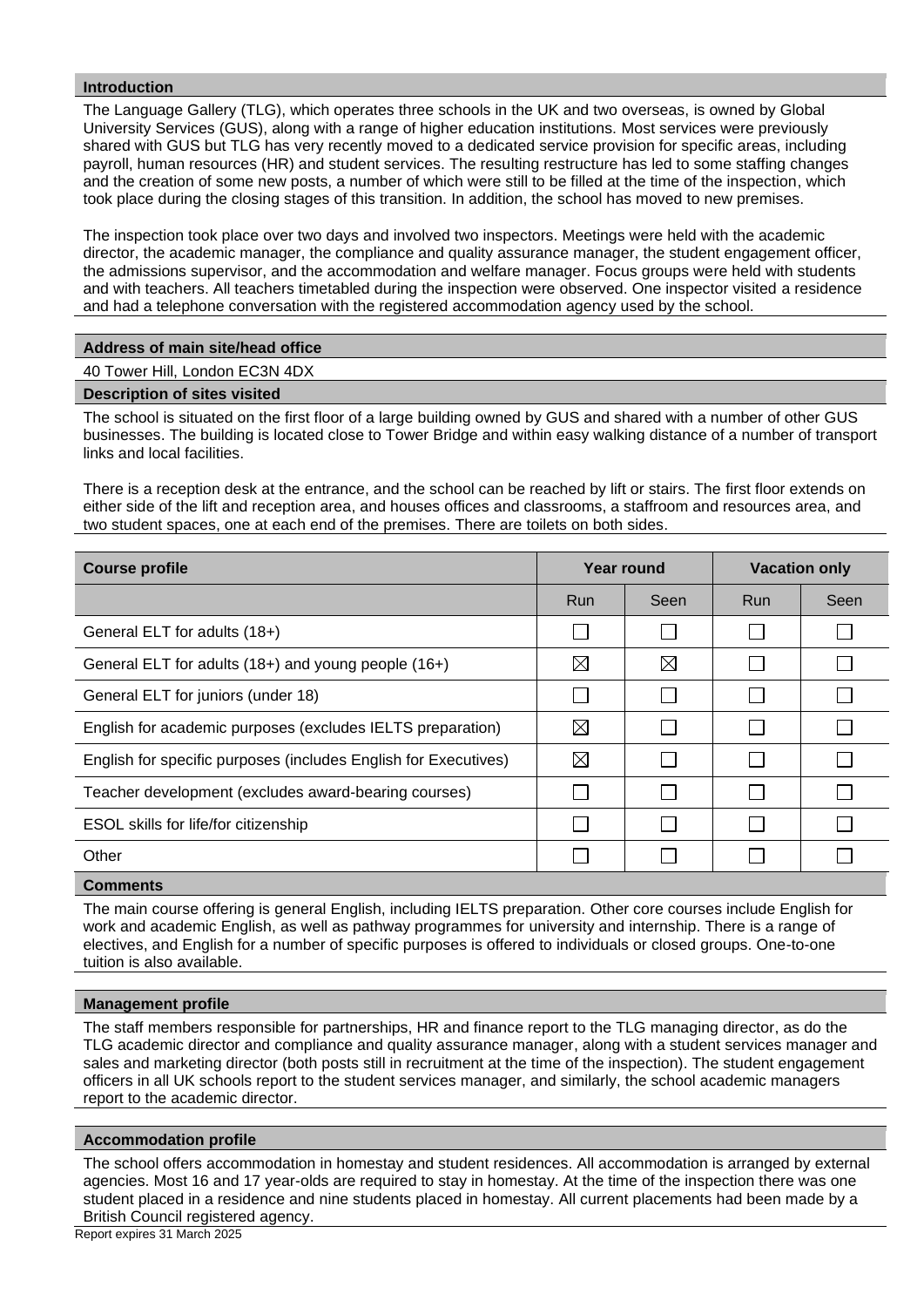#### **Summary of inspection findings**

#### **Management**

The provision meets the section standard. Communication channels are very effective. The management of the provision operates to the benefit of the students, and in accordance with the provider's stated goals, values, and publicity.

#### **Premises and resources**

The provision meets the section standard and exceeds it in some respects. The premises provide students and staff with a very comfortable and professional environment for work and relaxation. A range of learning resources is available, appropriate to the age and needs of the students. Guidance on the use of these resources is provided for staff and students where needed. *Premises and facilities* is an area of strength.

#### **Teaching and learning**

The provision meets the section standard and exceeds it in some respects. The academic staff team has a professional profile (qualifications, experience and continuing professional development) appropriate to the context. Teachers receive strong guidance to ensure that they support students effectively in their learning. Courses are structured and managed to provide the maximum possible benefit to students. The teaching observed met the requirements of the Scheme. *Academic management* and *Teaching* are areas of strength.

#### **Welfare and student services**

The provision meets the section standard and exceeds it in some respects. Very good provision is made for the care of students. The standard of all accommodation offered meets the criteria and accommodation is administered very effectively. A wide range of leisure opportunities is provided to meet the needs and interests of the students, and activities are very well managed. *Care of students*, *Accommodation* and *Leisure opportunities* are areas of strength.

#### **Safeguarding under 18s**

The provision meets the section standard. Students aged 16 and 17 are appropriately safeguarded within the school and in the leisure activities and accommodation provided. *Safeguarding under 18s* is an area of strength

## **Declaration of legal and regulatory compliance**

The items sampled were satisfactory.

#### **Evidence**

#### **Management**

| <b>Strategic and quality management</b>                                                                                                                                                        | Met      |
|------------------------------------------------------------------------------------------------------------------------------------------------------------------------------------------------|----------|
| M1 There is a clear statement describing the goals and values of the organisation, which<br>is made known to all staff.                                                                        | Met      |
| M2 The management has clear objectives for the future of the organisation and has<br>realistic plans to achieve them.                                                                          | Met      |
| M3 There is a documented and clearly understood structure for the ELT operation. There<br>are sufficient staff to manage and deliver the provision, and to ensure continuity at all<br>times.  | Met      |
| M4 There are effective channels of communication between all involved in the ELT<br>operation, and between the ELT operation and any wider organisation of which it is a part.                 | Strength |
| M5 The provider regularly obtains and records feedback from students on all the services<br>offered. Feedback is circulated to relevant staff and appropriate action is taken and<br>recorded. | Strength |
| M6 The provider regularly seeks and records feedback from all staff on the services<br>offered. Appropriate action is taken and recorded.                                                      | Met      |
| M7 The provider reviews systems, processes and practices with a view to continuing<br>improvement. Appropriate action is taken and recorded in an annual self-evaluation.                      | Met      |
|                                                                                                                                                                                                |          |

**Comments**

M4 Good use is made of both formal and informal channels of communication and staff were well informed, engaged, and aware of the organisation's goals and values. There are good opportunities for staff with similar roles to communicate between schools.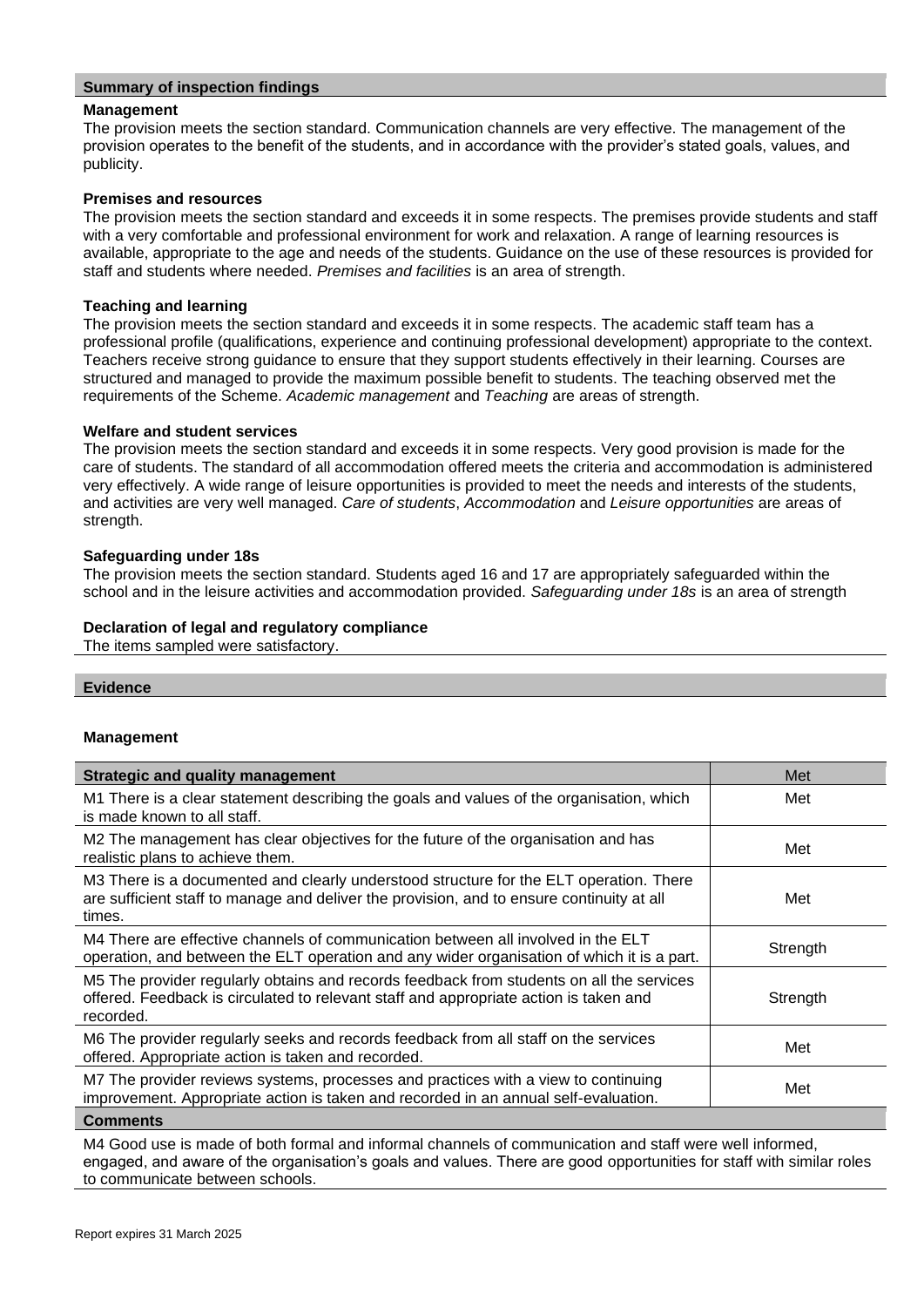M5 As well as completing feedback forms in the first and last week of their stay, students receive monthly online surveys, and suggestion boxes provide further feedback opportunities. Feedback reports are produced monthly and include any action taken. Responses to general student feedback are displayed on noticeboards.

| <b>Staff management and development</b>                                                                                                                                                 | Met      |
|-----------------------------------------------------------------------------------------------------------------------------------------------------------------------------------------|----------|
| M8 The provider implements appropriate human resources policies, which are made<br>known to staff.                                                                                      | Met      |
| M9 The provider specifies the duties of all staff working with ELT students, and regularly<br>reviews these.                                                                            | Met      |
| M10 There are effective procedures for the recruitment and selection of all staff.                                                                                                      | Met      |
| M11 There are effective induction procedures for all staff.                                                                                                                             | Met      |
| M12 There are effective procedures for monitoring and appraising all staff, and for<br>handling unsatisfactory performance or conduct. These procedures are made known to all<br>staff. | Met      |
| M13 There are effective procedures to ensure the continuing professional development of<br>all staff to meet the needs of the individual, the students and the organisation.            | Strength |

#### **Comments**

M13 Appraisals, as well as student feedback are effectively used to identify development and training needs and opportunities. Continuing professional development (CPD) for teaching staff is regularly linked to observations, and teachers commented positively on the input they receive.

| <b>Student administration</b>                                                                                                                                                                               | Met      |
|-------------------------------------------------------------------------------------------------------------------------------------------------------------------------------------------------------------|----------|
| M14 Staff are helpful and courteous to students and their representatives, and provide<br>satisfactory levels of customer service.                                                                          | Met      |
| M15 Students or their representatives receive sufficient information and advice on their<br>course choices before arrival and during their stay.                                                            | Strength |
| M16 Staff carry out enrolment, cancellation and refund procedures efficiently, fairly, and<br>with appropriate sensitivity.                                                                                 | Met      |
| M17 There are effective systems in place to maintain accurate and up-to-date records of<br>student enrolment, payment and course details. These records are accessible at all times<br>to authorised staff. | Met      |
| M18 There are effective systems to maintain up-to-date and accessible records of local<br>contact details for students, and their designated emergency contacts.                                            | Met      |
| M19 There is a clear and effective policy on student attendance and punctuality that is<br>known to all staff and students and is applied consistently.                                                     | Met      |
| M20 All staff and students are made aware of conditions and procedures under which a<br>student may be asked to leave the course.                                                                           | Strength |
| M21 All students and, where appropriate, group leaders and parents/legal guardians,<br>receive information in writing about how to make a complaint.                                                        | Met      |
|                                                                                                                                                                                                             |          |

**Comments**

M15 The Language Gallery has a centralised sales team and works closely with its agents to ensure that students benefit from comprehensive pre-course information and communication.

M20 Conditions and procedures under which a student may be asked to leave the course are made very clear to students in their handbook and reinforced at induction. All students have to sign a code of conduct on their first day.

| <b>Publicity</b>                                                                                                                                                                        | Met     |
|-----------------------------------------------------------------------------------------------------------------------------------------------------------------------------------------|---------|
| M22 All publicity and information is accurate, and gives rise to realistic expectations about<br>the premises, location, and the extent and availability of the services and resources. | Met     |
| M23 All publicity and information about the provider and the services it offers is in clear,<br>accurate and accessible English.                                                        | Met     |
| M24 Publicity gives clear, accurate and easy-to-find information on the courses.                                                                                                        | Met     |
| M25 Publicity includes clear, accurate and easy-to-find information on costs.                                                                                                           | Not met |
| M26 Publicity or other information made available before enrolment gives an accurate<br>description of the level of care and support given to any students under 18.                    | Met     |
| M27 Publicity gives an accurate description of any accommodation offered.                                                                                                               | Met     |
| M28 Descriptions of staff qualifications are accurate.<br>Donort ovnirog 21 March 2025                                                                                                  | Met     |

ort expires 31 March 2025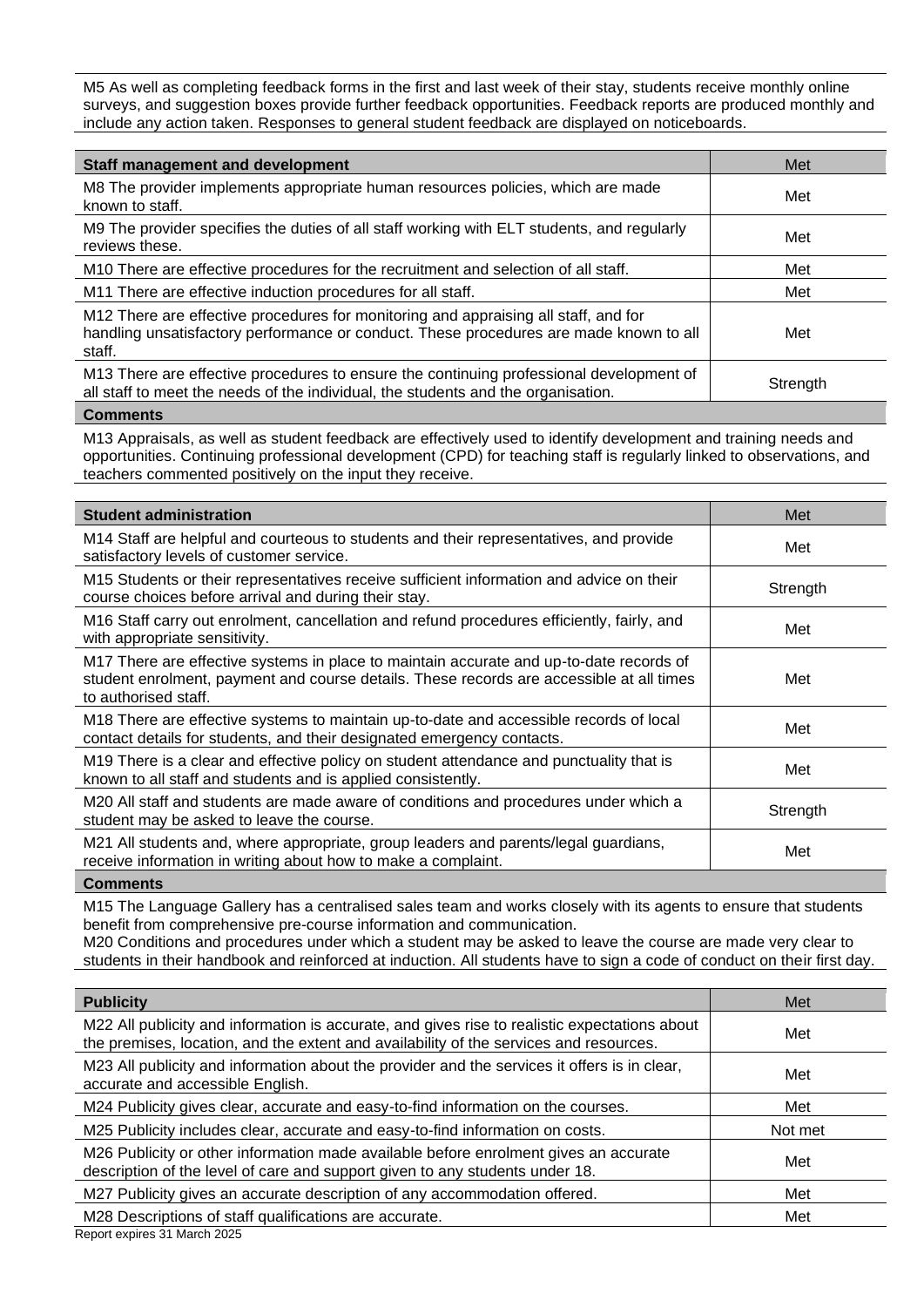| M29 Claims to accreditation are in line with Scheme requirements. | Met |
|-------------------------------------------------------------------|-----|
|                                                                   |     |

## **Comments**

The TLG website is the main medium of publicity, and a brochure covering all UK locations is also produced. A range of social media is used.

M25 Information on costs is not easy to find for all courses. This was changed shortly after the inspection and is no longer a point to be addressed.

#### **Premises and resources**

| <b>Premises and facilities</b>                                                                                                                                                | Area of strength |
|-------------------------------------------------------------------------------------------------------------------------------------------------------------------------------|------------------|
| P1 Premises, including any external areas, are in a good state of repair, cleanliness and<br>decoration, and provide a comfortable environment for students and staff.        | Strength         |
| P2 Classrooms and other learning areas provide a suitable study environment.                                                                                                  | Strength         |
| P3 Students have adequate room and suitable facilities for relaxation and the<br>consumption of food.                                                                         | Strength         |
| P4 Free drinking water is available. A choice of appropriate food at affordable prices is<br>available to students on site, if not available locally.                         | Met              |
| P5 There is adequate signage to buildings, routes, rooms and exits, and there are<br>facilities for the display of general information.                                       | Met              |
| P6 There is sufficient space for all staff, for meetings, relaxation and the storage of<br>personal possessions, and for teachers to carry out their preparation and marking. | Met              |
| <b>Comments</b>                                                                                                                                                               |                  |

P1 Premises are well maintained and clean, and the communal student areas at each end of the school have been carefully planned to provide bright welcoming spaces for relaxation and social interaction.

P2 All classrooms are spacious and easily accommodate maximum class sizes. They also benefit from good natural light and are well equipped with flexible furniture.

P3 There is a canteen in the basement of the building, which offers a range of affordable food and drink, and which students in the focus group mentioned very positively. There is a wide range of outlets in the local area.

| <b>Learning resources</b>                                                                                                                                                                                            | Met |
|----------------------------------------------------------------------------------------------------------------------------------------------------------------------------------------------------------------------|-----|
| P7 There are sufficient learning resources for the number of students enrolled,<br>appropriate to their age and the level, length and type of courses offered.                                                       | Met |
| P8 There are appropriate resources for teachers, which are adequate in number,<br>accessible, and well maintained and organised.                                                                                     | Met |
| P9 Any educational technology inside the classroom and elsewhere is well maintained<br>with adequate technical support. Staff receive appropriate training in using the available<br>technology to support learning. | Met |
| P10 Any facilities provided for additional or independent learning are appropriately<br>equipped and organised.                                                                                                      | N/a |
| P11 Students receive guidance on the use of any resources provided for independent<br>learning.                                                                                                                      | N/a |
| P12 There is a policy for the continuing review and development of teaching and learning<br>resources, and evidence of its implementation.                                                                           | Met |
| <b>Comments</b>                                                                                                                                                                                                      |     |
| All applicable criteria in this area are fully met.                                                                                                                                                                  |     |

## **Teaching and learning**

| <b>Academic staff profile</b>                                                                                                                          | Met |
|--------------------------------------------------------------------------------------------------------------------------------------------------------|-----|
| T1 All academic staff have a level of education normally represented by a Level 6<br>qualification on the Ofqual register of regulated qualifications. | Met |
| T2 The teaching team has ELT/TESOL qualifications relevant to the courses they are<br>teaching.                                                        | Met |
| T3 The teaching team has a range of experience, knowledge and skills appropriate to the<br>courses offered and the needs of the learners.              | Met |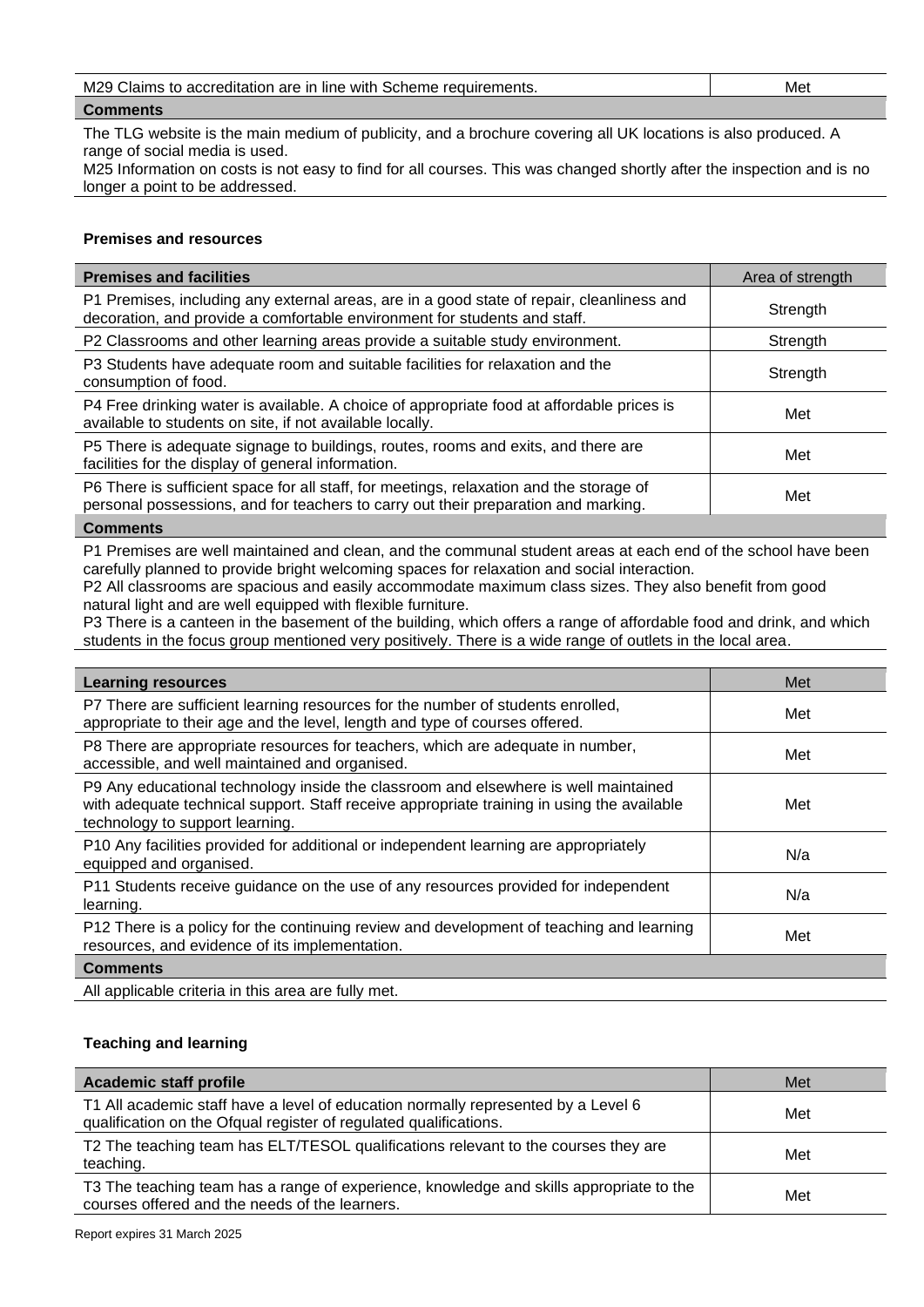T4 The academic manager/academic management team has an appropriate professional The academic manager/academic management team nas an appropriate professional strength<br>profile to provide academic leadership.

#### **Comments**

T4 Both the academic manager and academic director are TEFLQ and have relevant experience. The academic director is very well qualified with a wide range of experience in different teaching and academic management contexts.

| <b>Academic management</b>                                                                                                                  | Area of strength |
|---------------------------------------------------------------------------------------------------------------------------------------------|------------------|
| T5 Teachers are matched appropriately to courses.                                                                                           | Met              |
| T6 There are effective procedures for the appropriate timetabling of students, teachers,<br>courses and classrooms.                         | Met              |
| T7 There are formalised arrangements, satisfactory to students and staff, for covering for<br>absent teachers.                              | Met              |
| T8 Where enrolment is continuous, explicit attention is paid to all aspects of academic<br>management affected.                             | Strength         |
| T9 There are effective arrangements, led by an academic manager, to ensure appropriate<br>day-to-day guidance and support for all teachers. | Strength         |
| T10 There are effective arrangements for the observation and monitoring of teachers'<br>performance by a TEFLQ academic manager.            | Strength         |
| $P$ ammania                                                                                                                                 |                  |

#### **Comments**

T8 Continuous enrolment is effectively supported, through efficient induction and prompt class allocation, as well as aspects of course design. Course content is based on a thematic approach and coursebook units are selected according to the learning needs of the group and taught as weekly stand-alone units. Clear guidance is given in the teachers' handbooks.

T9 Teachers in the focus group expressed strong appreciation of the support available to them. Regular meetings provide opportunities to exchange ideas for dealing with specific classroom issues identified by teachers and/or the academic manager, who has access to further ideas and support through weekly meetings with his counterparts in other schools.

T10 The observation process includes two observations each year and provides a good balance between monitoring and development. There are clear links in the process to both CPD and appraisals.

| <b>Course design and implementation</b>                                                                                                                                                        | Met      |
|------------------------------------------------------------------------------------------------------------------------------------------------------------------------------------------------|----------|
| T11 Course design is based on stated principles. There is a coherent and appropriate<br>course structure described in writing for teachers' guidance.                                          | Strength |
| T12 Course design is regularly reviewed in light of the different and changing needs of<br>students and feedback from teachers and students.                                                   | Met      |
| T13 Written course outlines and intended learning outcomes, appropriate to the course<br>length and type, are available to students.                                                           | Met      |
| T14 Any activities additional to English classes, and which form part of the language<br>curriculum, encourage the acquisition of language and the development of relevant<br>language skills. | N/a      |
| T15 Courses include study and learning strategies that support independent learning and<br>enable students to benefit from their programmes and continue their learning after the<br>course.   | Met      |
| T16 Courses include strategies which help students to develop their language skills<br>outside the classroom and benefit linguistically from their stay in the UK.                             | Strength |
| <b>A</b> - --- --- - -- 1 -                                                                                                                                                                    |          |

#### **Comments**

T11 The principles underlying course design are clearly set out in teachers' handbooks, together with a rationale and detailed notes to support planning.

T16 The school makes explicit links between course content, out of class activities and the social programme; connections are underlined through weekly topics which underpin all these areas.

| Learner management                                                                                               | Met      |
|------------------------------------------------------------------------------------------------------------------|----------|
| T17 There are effective procedures for the correct placement of students, appropriate to<br>their level and age. | Met      |
| T18 There are effective procedures for evaluating, monitoring and recording students'<br>progress.               | Strength |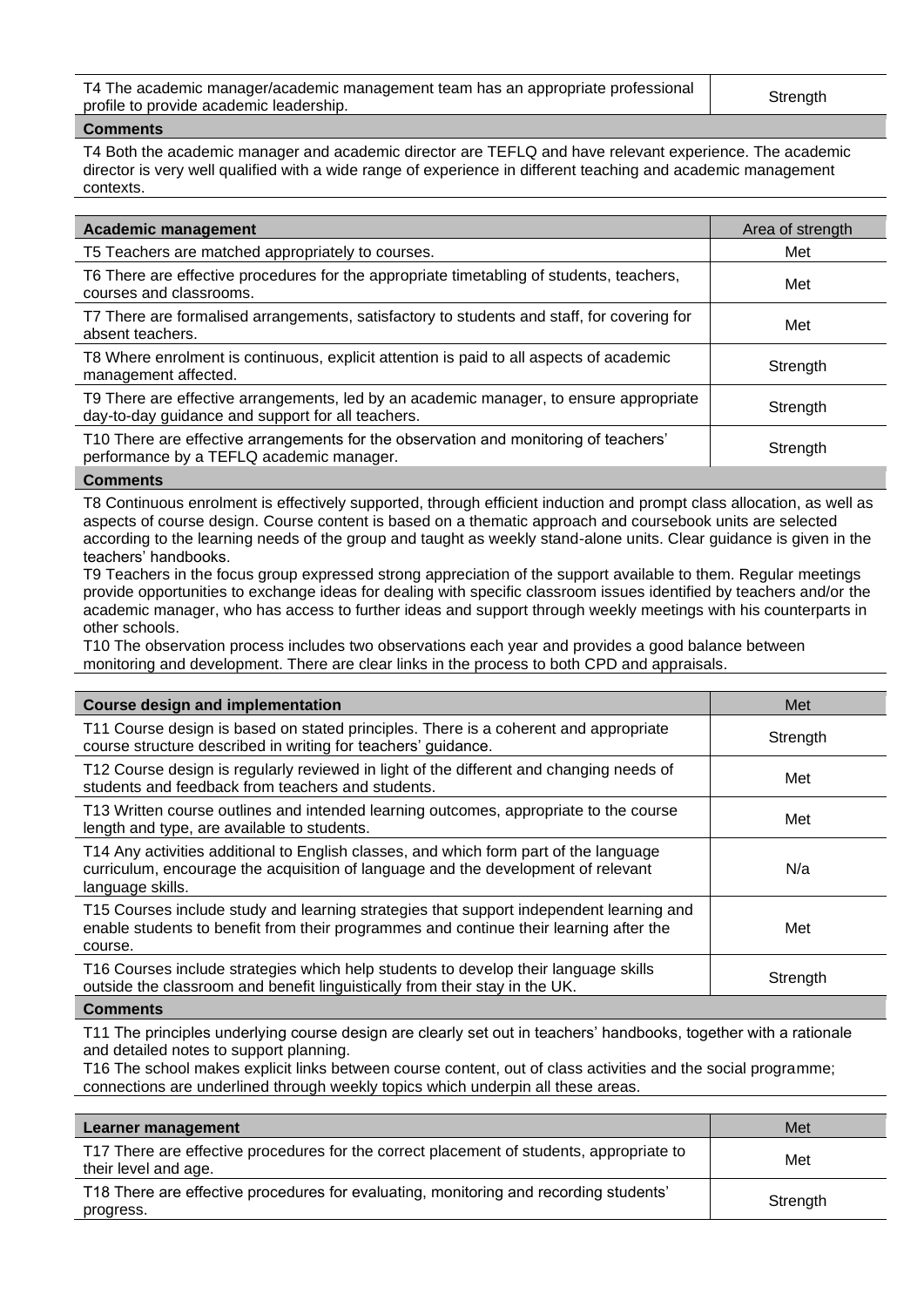| T19 Students are provided with learning support and enabled to change courses or<br>classes where necessary.                             | Met |
|------------------------------------------------------------------------------------------------------------------------------------------|-----|
| T20 Where relevant, students are guided to select the examinations and examination<br>training best suited to their needs and interests. | N/a |
| T21 Academic reports are made available to students on request and, in the case of<br>under 18s, to their parents/guardians.             | Met |
| T22 Students wishing to progress to mainstream UK education have access to relevant<br>information and advice.                           | Met |

#### **Comments**

T18 There are good measures in place for evaluating, monitoring and recording students' progress, including weekly summative tests, practice tests for IELTS classes and weekly tutorials.

#### **Classroom observation record**

| Number of teachers seen        |     |
|--------------------------------|-----|
| Number of observations         | h   |
| Parts of programme(s) observed | All |
| <b>Comments</b>                |     |
| None.                          |     |

**Teaching: classroom observation** Area of strength and area of strength and area of strength T23 Teachers demonstrate sound knowledge and awareness of the use of English and the linguistic systems underlying it, and provide appropriate models of both spoken and written English. **Strength** T24 The content of the lessons shows that the course objectives, the learning needs and T24 The content of the lessons shows that the course objectives, the learning needs and<br>cultural backgrounds of the students have been taken into account. T25 Lessons lead to relevant learning outcomes, made known to students and achieved The contract of the control of activities. These whole is and active ved<br>through a coherent sequence of activities. T26 Teaching techniques are appropriate to the focus of the lesson and to the needs of T20 Teaching techniques are appropriate to the locus of the lesson and to the needs of Strength<br>the group and individual learners. T27 Teachers promote learning by the effective management of the classroom environment and resources.<br>
environment and resources. T28 Students receive appropriate and timely feedback on their performance during the lesson. Met T29 Lessons include activities to evaluate whether learning is taking place. T30 Teachers demonstrate the ability to engage students and create a positive learning [100] Strength<br>atmosphere.

#### **Comments**

T23 Teachers generally demonstrated appropriate knowledge and provided clear models, sometimes including additional language information such as phonetic script. Many dealt effectively with emerging language and provided clear examples and explanations.

T24 Lesson plans included good student profiles, many of which showed in-depth awareness of individuals' strengths and needs. Materials, topics and activities selected were wholly appropriate.

T25 Learning outcomes were generally relevant and shared with students.

T26 Most teachers made confident use of a range of techniques as needed, including appropriate elicitation, use of nomination, prompting and concept checking.

T27 Whiteboards were generally well organised, and technology used competently.

T28 Some teachers were able to make use of a range of techniques to deal appropriately with errors, including direct intervention, delayed error correction and reformulating. A number of teachers made good use of monitoring. T29 Lessons included short tasks to evaluate learning, and students were sometimes asked to repeat a task after appropriate input and discussion, to enable self-evaluation.

T30 Most teachers maintained a good balance of student-student and teacher-student talking time and showed clear awareness of learners, often through personalisation. The majority gave clear instructions and made good use of pair work to promote a positive and purposeful classroom atmosphere.

#### **Classroom observation summary**

The teaching observed met the requirements of the Scheme and ranged from very good to satisfactory, with the majority being good. Knowledge of the linguistic systems of English was sound, and most teachers were able to provide clear explanations. Lesson content was highly relevant to the needs and cultural background of the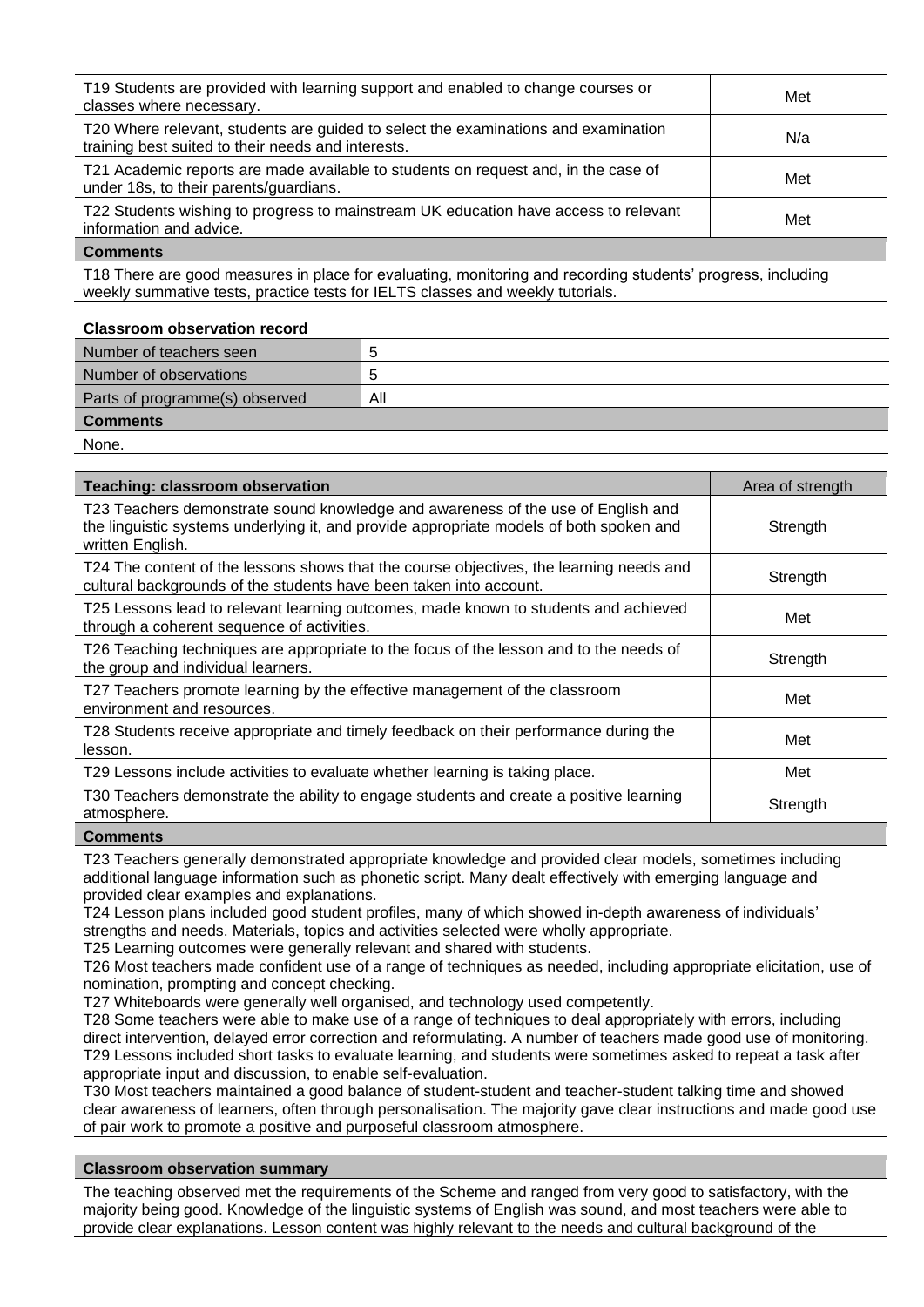students, and led to relevant learning outcomes. In the majority of lesson segments observed, techniques were varied and appropriate, and students were fully engaged. Appropriate feedback was generally provided to students, and there were opportunities to evaluate learning in all lesson plans seen. Teachers' sensitivity to individual and whole class needs generally resulted in a positive learning atmosphere.

## **Welfare and student services**

| <b>Care of students</b>                                                                                                                                                                                    | Area of strength |
|------------------------------------------------------------------------------------------------------------------------------------------------------------------------------------------------------------|------------------|
| W1 Providers ensure the safety and security of students on their premises by measures<br>appropriate to their age and background, and the location.                                                        | Strength         |
| W2 There is a comprehensive plan to respond to any emergency. This plan is known to<br>all staff, and relevant elements are known to students.                                                             | Strength         |
| W3 Students receive pastoral care appropriate to their age, background and<br>circumstances. All staff and students know the name(s) of the person or people who deal<br>with students' personal problems. | Strength         |
| W4 There are policies to promote tolerance and respect, and procedures for dealing with<br>any abusive behaviour. All staff and students are aware of these.                                               | Met              |
| W5 Where relevant, students receive a 24-hour emergency contact number for the<br>provider, in writing.                                                                                                    | Met              |
| W6 Students receive in advance information on the most appropriate forms of transport<br>between the point of entry to the UK and the provider or accommodation, including<br>approximate costs.           | Met              |
| W7 Students receive advice on relevant aspects of life in the UK.                                                                                                                                          | Strength         |
| W8 Students have access to adequate health care provision.                                                                                                                                                 | Met              |
| <b>Comments</b>                                                                                                                                                                                            |                  |

W1 The school has very good measures in place for the safety and security of students. Responsibility for fire safety and some aspects of security are shared with their partners in the building. All staff, students and visitors are required to wear lanyards. When 16 and 17 year-olds are on site a security guard is placed at the entrance to the school. Risk assessments are thorough and up to date.

W<sub>2</sub> A major incident procedure is in place, and very good arrangements had been made from the beginning in response to the global viral infection current at the time of the inspection.

W3 The school offers a high level of pastoral care. Pastoral staff are clearly identified and readily available, and space is made available for religious observance when required. Students in the focus group spoke warmly of the care they received.

W7 A wealth of useful information about life in the UK is given in the very accessible student handbook and in attachments to the welcome email.

| <b>Accommodation</b> (W9–W22 as applicable)                                                                                                                                        | Area of strength |
|------------------------------------------------------------------------------------------------------------------------------------------------------------------------------------|------------------|
| All accommodation                                                                                                                                                                  |                  |
| W9 Students have a comfortable living environment throughout their stay.                                                                                                           | Met              |
| W10 Arrangements for cleaning and laundry are satisfactory.                                                                                                                        | Met              |
| W11 A responsible representative inspects all accommodation (for safety and suitability)<br>before students are placed, and at least every two years after that.                   | Strength         |
| W12 Students receive written confirmation of accommodation booked, giving clear and<br>accurate information.                                                                       | Strength         |
| W13 There are effective procedures for identifying and resolving any problems students<br>have with their accommodation.                                                           | Strength         |
| W14 Accommodation providers receive written confirmation of the rules, terms and<br>conditions applied by the provider with respect to the provision of accommodation<br>services. | Strength         |
| W15 Students receive meals as agreed; these offer a well-balanced diet, taking into<br>account any reasonable dietary requirements students may have.                              | Met              |
| <b>Comments</b>                                                                                                                                                                    |                  |

W11 There are rigorous and efficient systems for assessing new homestay hosts, and inspecting existing ones. It is a two-stage system involving the administration team within the agency office, and freelance home assessors who carry out the physical inspections. Very detailed records are kept, including numerous photos, updated details, and feedback from hosts. Inspection of residences is carried out frequently and there are regular spot checks.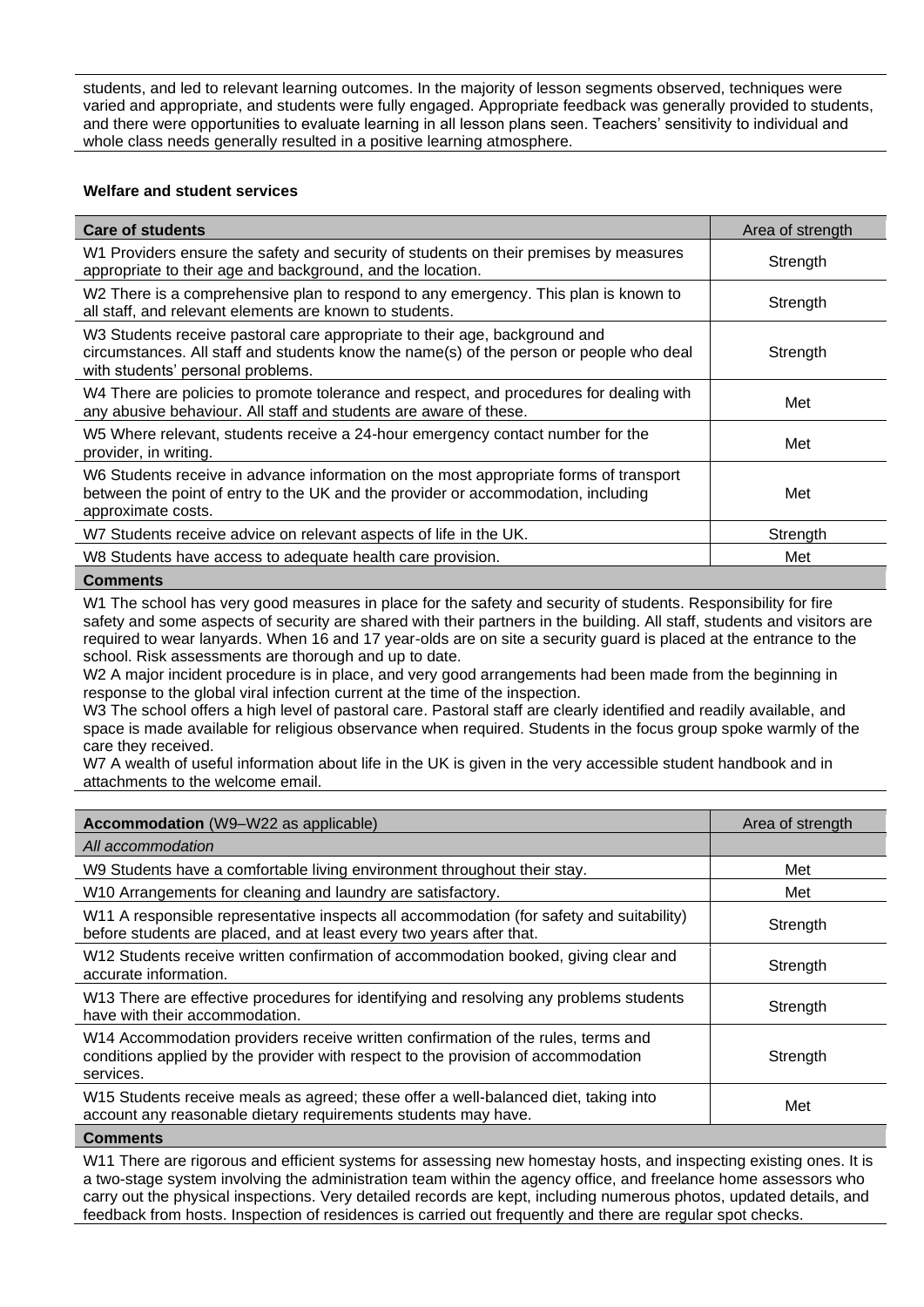W12 The homestay agency provides very detailed confirmation forms including photos of the accommodation along with a description of the hosts themselves and the areas in which they live.

W13 The school gathers accommodation feedback early in a student's stay and then at regular intervals. This feedback is passed to the agency. Accommodation agency staff contact client schools regularly to check levels of satisfaction and they are available 24/7 to respond to issues or problems. The school reported that the agency responds quickly and effectively.

W14 As well as written terms and conditions, there is regular contact between the homestay agency and the school, ensuring that updates to these conditions are discussed and agreed. Homestay hosts are provided with a very helpful handbook, detailing their responsibilities as well as codes of conduct. This document is sent with every new booking.

| Accommodation: homestay only                                                                                                                                                                  |     |
|-----------------------------------------------------------------------------------------------------------------------------------------------------------------------------------------------|-----|
| W16 Homestay hosts accommodate no more than four students at one time.                                                                                                                        | Met |
| W17 Homestay hosts do not accommodate more than one student with the same<br>language, unless the students, their agents, parents or legal guardians specifically<br>request this in writing. | Met |
| W18 No more than two students share the same bedroom, unless the students, their<br>agents, parents or legal guardians specifically request this in writing.                                  | Met |
| W19 English is the language of communication within the homestay home.                                                                                                                        | Met |
| W <sub>20</sub> Hosts ensure that there is an adult available to receive students on first arrival.                                                                                           | Met |
| <b>Comments</b>                                                                                                                                                                               |     |

All criteria in this section are fully met.

| Accommodation: other                                                                                                                           |     |
|------------------------------------------------------------------------------------------------------------------------------------------------|-----|
| W21 Students receive information about the implications of their living in private rented<br>accommodation and advice in case of difficulties. | Met |
| W22 The provider monitors any other accommodation recommended, and booking and<br>payment arrangements are clear.                              | Met |
| <b>Comments</b>                                                                                                                                |     |

All criteria in this area are fully met.

| <b>Leisure opportunities</b>                                                                                                                                               | Area of strength |
|----------------------------------------------------------------------------------------------------------------------------------------------------------------------------|------------------|
| W23 Students have appropriate information about and access to social, cultural and<br>sporting events and activities which enhance their experience of studying in the UK. | Strength         |
| W24 The content of any leisure programme is appropriate to the age and interests of the<br>students.                                                                       | Strength         |
| W25 Any leisure programmes are well organised and sufficiently resourced.                                                                                                  | Strength         |
| W26 There are effective systems to ensure the health and safety of students on all on-site<br>and off-site activities.                                                     | Met              |
| W27 Staff supervising sporting and leisure activities on or off-site have appropriate<br>experience and training.                                                          | Met              |
|                                                                                                                                                                            |                  |

**Comments**

W23 Students are provided with very good information on attractive displays about events and activities in London; the student engagement officer highlights events or attractions she feels the students might be interested in. Help is provided with booking tickets.

W24 The social provision is varied and attractive. The calendar is based on the student profiles and changes according to students' interests. There is an event for every day, consisting of externally organised events, school organised events, learning trips involving teachers, and externally organised excursions.

W25 The leisure programme is well organised and well resourced, under the direction of the student engagement officer with the support of the accommodation and welfare manager, both of whom are involved in leading activities.

#### **Safeguarding under 18s**

| Safeguarding under 18s                                                                                                                                                                                                                                          | Area of strength |
|-----------------------------------------------------------------------------------------------------------------------------------------------------------------------------------------------------------------------------------------------------------------|------------------|
| S1 There is a safeguarding policy which specifies procedures to ensure the safety and<br>well-being of all students under the age of 18. A named member of staff is responsible for<br>implementing this policy and responding to child protection allegations. | Strength         |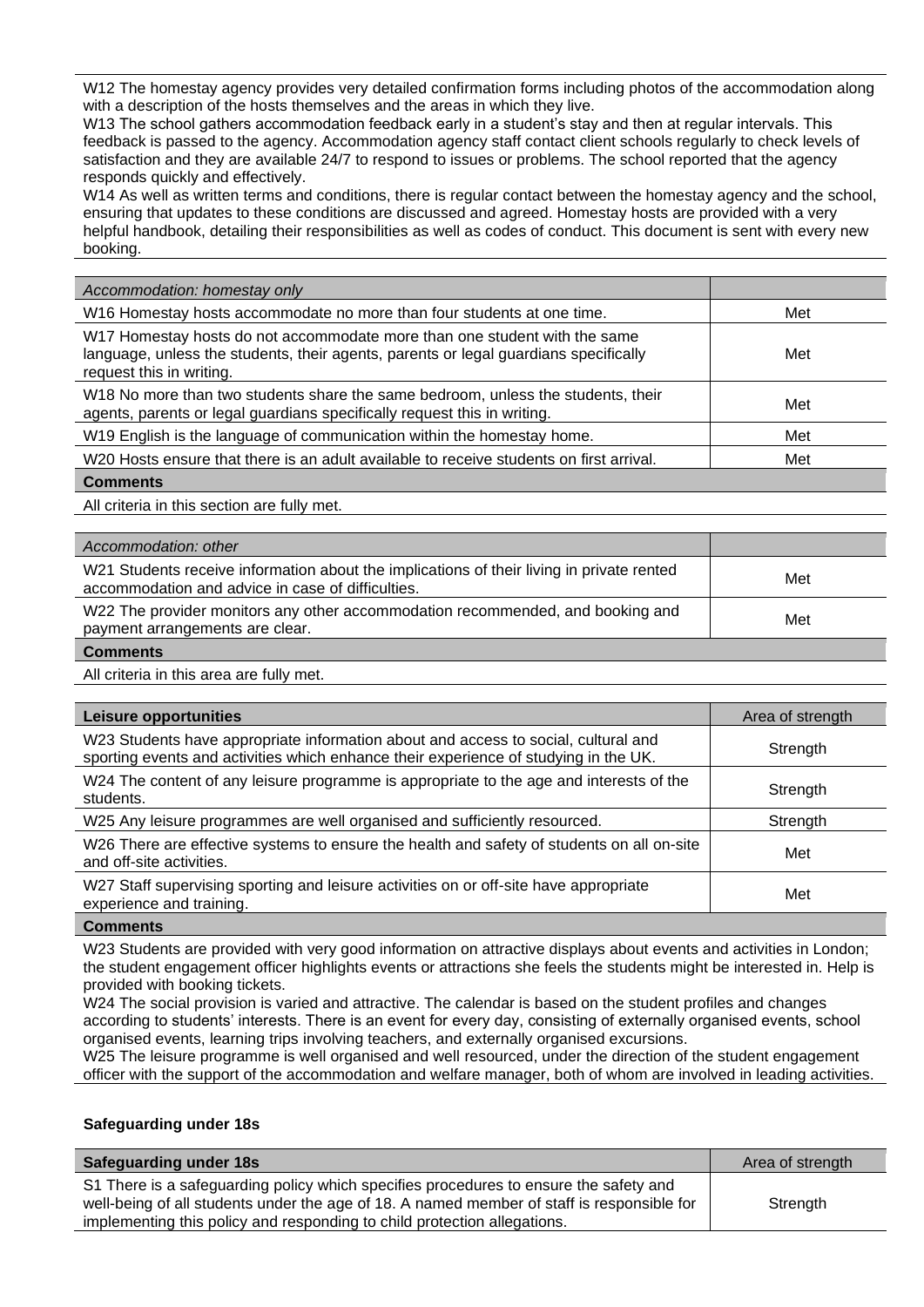| S2 The provider makes the policy known to all adults in contact with under 18s through<br>their role with the organisation, and provides guidance or training relevant to its effective<br>implementation. | Strength |
|------------------------------------------------------------------------------------------------------------------------------------------------------------------------------------------------------------|----------|
| S3 The provider has written parental/guardian consent reflecting the level of care and<br>support given to students under 18, including medical consent.                                                   | Met      |
| S4 Recruitment procedures for all roles involving responsibility for or substantial access to<br>under 18s are in line with safer recruitment good practice and the organisation's<br>safeguarding policy. | Met      |
| S5 There are suitable arrangements for the supervision and safety of students during<br>scheduled lessons and activities.                                                                                  | Met      |
| S6 There are suitable arrangements for the supervision and safety of students outside the<br>scheduled programme.                                                                                          | Met      |
| S7 There are suitable arrangements for the accommodation of students.                                                                                                                                      | Strength |
| S8 There are suitable arrangements to ensure contact between the provider and parents,<br>legal guardians or their nominated representatives concerning the welfare of students.                           | Met      |
|                                                                                                                                                                                                            |          |

#### **Comments**

The school accepts 16 and 17 year-olds on year-round adult courses, although very few students of this age enrol. No decision has been made whether to accept closed groups of younger students in the school's current premises. At the time of the inspection there were no under 18s enrolled.

S1 There is a very thorough safeguarding policy in place which covers all aspects of safeguarding, and includes a set of the school's principles and a code of practice for staff. All incidents have been carefully and clearly logged. S2 All staff have undertaken basic training, with three people having done specialist training, and one member of staff has been trained to advanced level. Weekly safeguarding and welfare reminders are sent out by the Designated Safeguarding Lead. Homestay hosts sign their agency's declaration that they have read and understood the company's safeguarding policy.

S7 The homestay agency has a curfew for 16 and 17 year-olds, which is adapted according to client needs. Clear and helpful information is provided to homestay hosts, which is signed to show agreement. Hosts are well aware of their responsibilities in this area and take these seriously.

#### **Declaration of legal and regulatory compliance**

D1 The organisation certifies that it operates at all times in accordance with the declarations in the *Declaration of legal and regulatory compliance*.

The Accreditation Scheme requires accredited providers to comply with all applicable laws and regulations. Providers must take steps to ensure that they are aware of, and comply with, all existing and new legal requirements.

On initial application and annual renewal of accreditation, providers are required to confirm that they are complying with all applicable laws and regulations.

Inspectors will check a random sample of items during inspection, in relation to criterion D1; if they find evidence of a breach of statutory or other legal requirements, the provider will be required to submit evidence of compliance confirmed by the appropriate regulatory body.

Any breach of the law or regulations will be viewed seriously by the Scheme and may result in the withdrawal or withholding of accreditation.

Any sustained breach of the law or regulations which an accredited provider fails upon reasonable notice to remedy will result in accreditation being withdrawn.

#### **Comments**

D1 The items sampled were satisfactory.

#### **Organisation profile**

| Inspection history                             | Dates/details |
|------------------------------------------------|---------------|
| First inspection                               | April 2008    |
| Last full inspection                           | August 2016   |
| Subsequent spot check (if applicable)          | N/a           |
| Subsequent supplementary check (if applicable) | N/a           |
| Subsequent interim visit (if applicable)       | N/a           |
| Current accreditation status                   | Accredited    |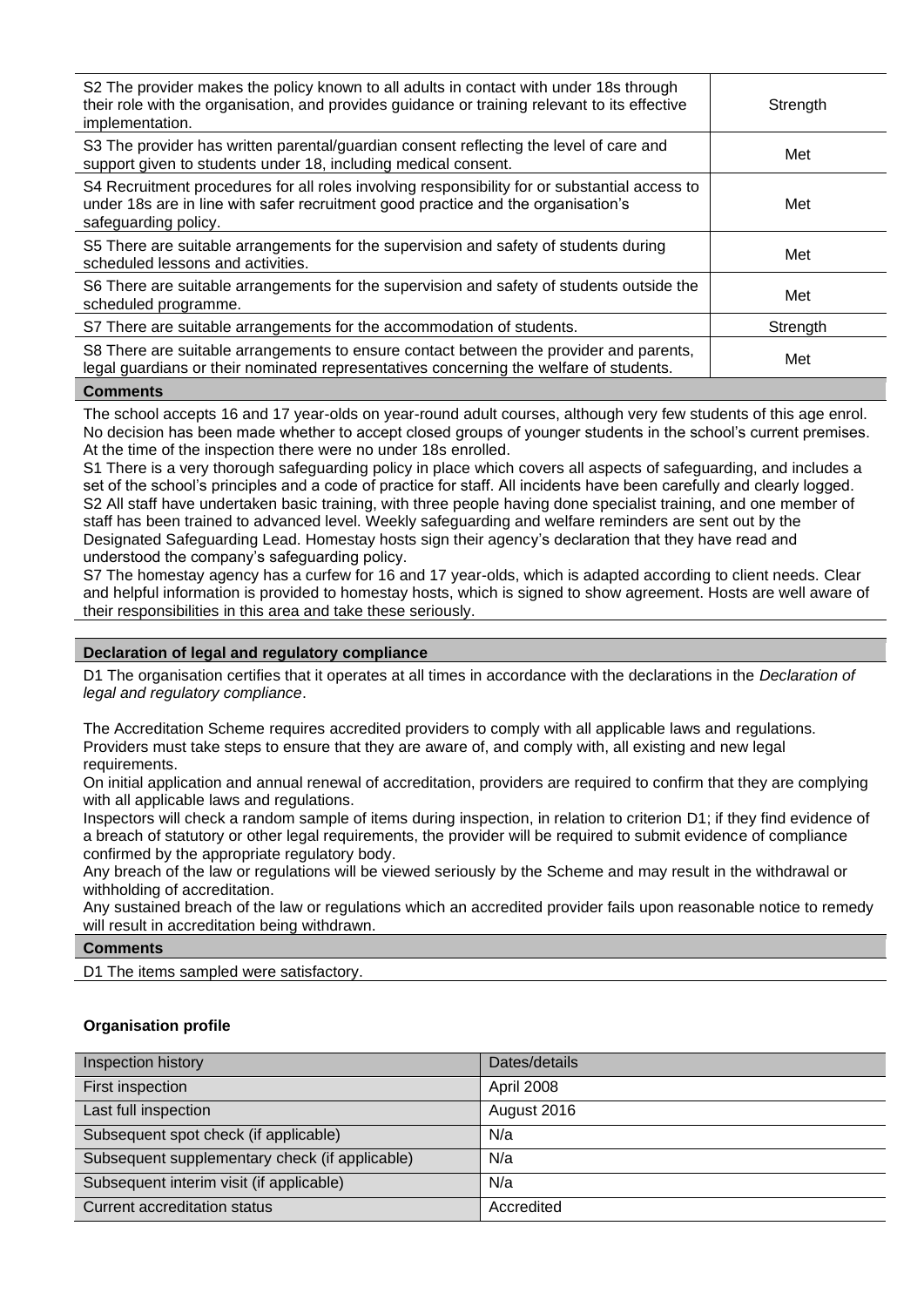| Other related non-accredited activities (in brief) at this<br>centre | Evening courses in French, German, Italian |
|----------------------------------------------------------------------|--------------------------------------------|
| Other related accredited schools/centres/affiliates                  | TLG schools in Birmingham and Manchester   |
| Other related non-accredited schools/centres/affiliates              | TLG schools in Germany and Canada          |

## **Private sector**

| Date of foundation             | 29 July 2008                                    |
|--------------------------------|-------------------------------------------------|
| Ownership                      | Accent Language Ltd<br>Company number: 06658727 |
| Other accreditation/inspection | N/a                                             |

| <b>Premises profile</b>                                   |     |
|-----------------------------------------------------------|-----|
| Details of any additional sites in use at the time of the | N/a |
| inspection but not visited                                |     |
| Details of any additional sites not in use at the time of | N/a |
| the inspection and not visited                            |     |

| <b>Student profile</b>                               | At inspection | In peak week: July<br>(organisation's estimate) |
|------------------------------------------------------|---------------|-------------------------------------------------|
| <b>ELT/ESOL students (eligible courses)</b>          | At inspection | In peak week                                    |
| Full-time ELT (15+ hours per week) 18 years and over | 28            | 40                                              |
| Full-time ELT (15+ hours per week) aged 16-17 years  | $\Omega$      | 2                                               |
| Full-time ELT (15+ hours per week) aged under 16     | N/a           | N/a                                             |
| Part-time ELT aged 18 years and over                 | N/a           | N/a                                             |
| Part-time ELT aged 16-17 years                       | N/a           | N/a                                             |
| Part-time ELT aged under 16 years                    | N/a           | N/a                                             |
| Overall total ELT/ESOL students shown above          | 28            | 42                                              |
| Junior programmes: advertised minimum age            | N/a           | N/a                                             |
| Junior programmes: advertised maximum age            | N/a           | N/a                                             |
| Junior programmes: predominant nationalities         | N/a           | N/a                                             |
| Adult programmes: advertised minimum age             | 16            | 16                                              |
| Adult programmes: typical age range                  | No            | and no response                                 |
| Adult programmes: typical length of stay             | information   | currently from                                  |
| Adult programmes: predominant nationalities          | provided      | provider                                        |

| <b>Staff profile</b>                                                                            | At inspection | In peak week<br>(organisation's estimate) |
|-------------------------------------------------------------------------------------------------|---------------|-------------------------------------------|
| Total number of teachers on eligible ELT courses                                                | 4             |                                           |
| Number teaching ELT 20 hours and over a week                                                    |               |                                           |
| Number teaching ELT under 19 hours a week                                                       | 4             |                                           |
| Number of academic managers for eligible ELT courses                                            |               |                                           |
| Number of management (non-academic) and<br>administrative staff working on eligible ELT courses |               |                                           |
| Total number of support staff                                                                   |               |                                           |

## **Academic manager qualifications profile**

| Profile at inspection                                                            |                                |
|----------------------------------------------------------------------------------|--------------------------------|
| Professional qualifications                                                      | Number of academic<br>managers |
| <b>TEFLQ</b> qualification                                                       |                                |
| Academic managers without TEFLQ qualification or three years relevant experience |                                |
| Total                                                                            |                                |
| Comments                                                                         |                                |

The academic manager was scheduled to teach five hours during the week of the inspection.